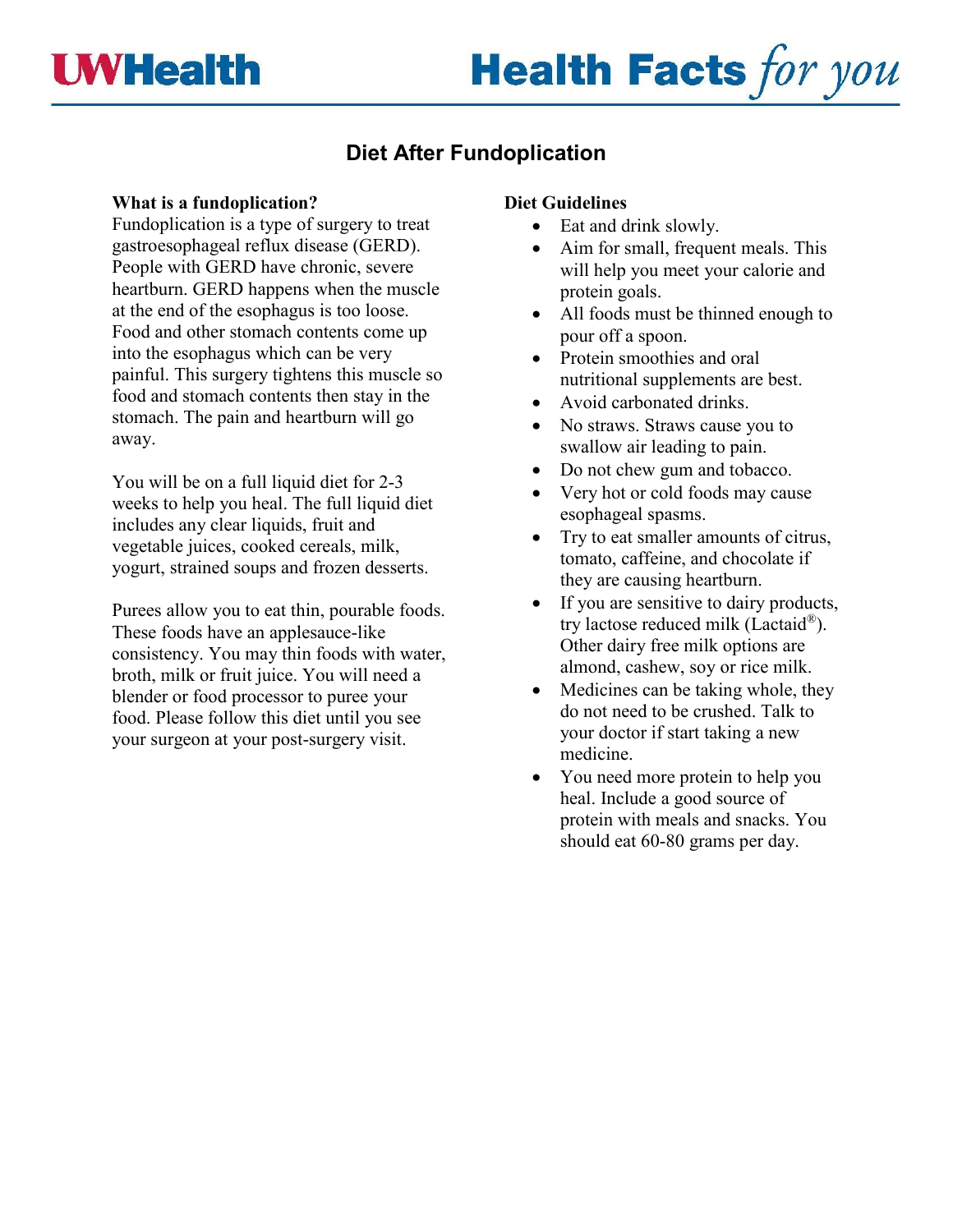| <b>Full Liquid/ Pureed Diet</b>                      |                                                                                                                                                                                                                                                                                                    |                                                                                                                                                                                                                                   |  |  |
|------------------------------------------------------|----------------------------------------------------------------------------------------------------------------------------------------------------------------------------------------------------------------------------------------------------------------------------------------------------|-----------------------------------------------------------------------------------------------------------------------------------------------------------------------------------------------------------------------------------|--|--|
| <b>Food Group</b>                                    | <b>Allowed</b>                                                                                                                                                                                                                                                                                     | <b>Avoid</b>                                                                                                                                                                                                                      |  |  |
| Cereals, Bread,<br>Grains, Legumes                   | Thinned, cooked cereal (cream of<br>$\bullet$<br>wheat, cream of rice, Malt-o-<br>Meal <sup>®</sup> , cornmeal, Cocoa Wheats <sup>®</sup> ,<br>or thin quick-cooking oatmeal)<br>Pasta, rice and legumes pureed in<br>$\bullet$<br>soup, thinned                                                   | Bread, rolls, tortillas,<br>$\bullet$<br>baked goods, donuts,<br>crackers<br>Dry (cold cereals)<br>$\bullet$<br>Popcorn<br>$\bullet$<br>Seeds such as chia and<br>$\bullet$<br>flax<br>Whole rice, potatoes,<br>pasta and legumes |  |  |
| Fruits                                               | Fruit juice<br>$\bullet$<br>Pureed fresh, frozen or canned<br>fruit<br>Applesauce without chunks<br>Baby food fruit-Stage 1- no solids<br>Soft fruits blended in smoothies<br>(i.e. banana)                                                                                                        | Whole fresh, frozen or<br>$\bullet$<br>canned fruit<br>Dried fruits<br>$\bullet$<br>Toddler baby food or<br>baby food with solids                                                                                                 |  |  |
| Vegetables                                           | Pureed cooked vegetables-thinned<br>$\bullet$<br>as needed<br>Tomato and vegetable juices<br>Sweet or white potato- mashed and<br>$\bullet$<br>thinned<br>Baby food vegetables- Stage 1<br>$\bullet$                                                                                               | Raw vegetables<br>$\bullet$<br>Whole cooked vegetables<br>Toddler baby food or<br>$\bullet$<br>baby food with solids                                                                                                              |  |  |
| Meat, Poultry, Fish,<br>Eggs and Meat<br>Substitutes | Pureed and thinned beef, chicken,<br>$\bullet$<br>lamb, pork, turkey, veal, wild<br>game, eggs, fish<br>Thinned refried beans or hummus<br>Stage 1 baby food meats<br>Smooth or powdered nut butters in<br>a smoothie or shake                                                                     | Whole or ground meats,<br>$\bullet$<br>poultry, fish, eggs<br>Nuts and seeds<br>$\bullet$<br>Stage 3 baby food with<br>solid pieces                                                                                               |  |  |
| Milk and Dairy                                       | Whole, 2%, 1%, skim, lactose<br>reduced, flavored milks<br>Soy, rice and nut-based milks<br>٠<br>Yogurt without fruit<br>Pureed cottage cheese<br>Melted cheeses mixed into<br>purees<br>Thin milkshakes and malts<br>$\bullet$<br>made with allowed ingredients<br>Kefir, pasteurized eggnog<br>٠ | Solid aged and processed<br>cheese                                                                                                                                                                                                |  |  |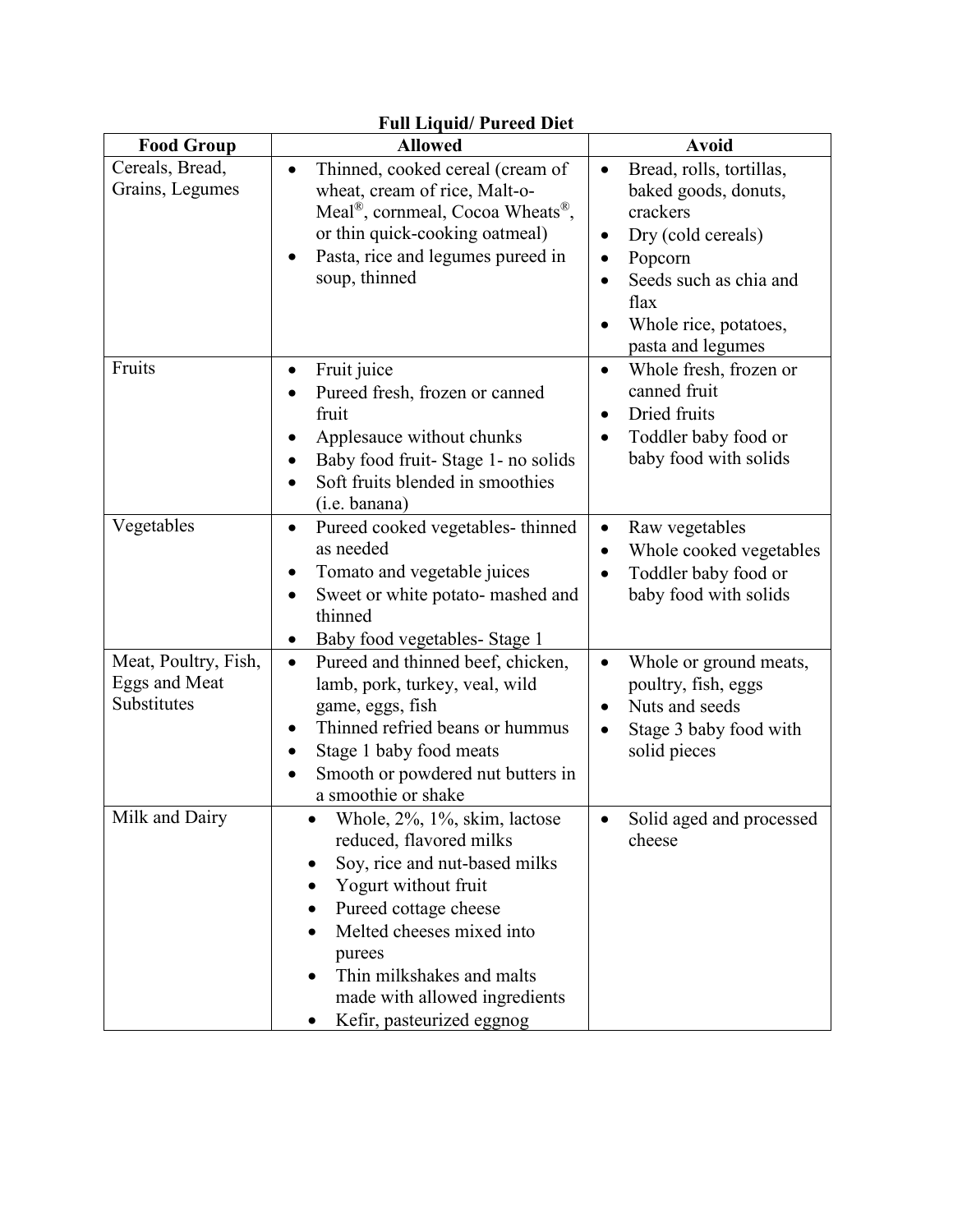| <b>Food Group</b>                                                               | <b>Allowed</b>                                                                                                                                                                                                                                                                                | <b>Avoid</b>                                                                                                               |
|---------------------------------------------------------------------------------|-----------------------------------------------------------------------------------------------------------------------------------------------------------------------------------------------------------------------------------------------------------------------------------------------|----------------------------------------------------------------------------------------------------------------------------|
| Soups                                                                           | Broth, stock, bouillon<br>$\bullet$<br>Pureed broth based or cream soups<br>that are thinned                                                                                                                                                                                                  | Soups that contain solid<br>$\bullet$<br>pieces                                                                            |
| Smoothies, Other<br>Liquids & Ready-<br>to-Drink Nutrition<br>or Protein Drinks | Smoothies made with allowed<br>$\bullet$<br>ingredients<br>Medical nutrition supplements<br>$\bullet$<br>such as: Boost, Carnation<br>Breakfast Essentials, Ensure,<br>Equate, Orgain and Premiere<br>Protein<br>Protein powders- we suggest<br>whey protein isolate<br>Coffee, tea, lemonade | Smoothies and shakes<br>$\bullet$<br>that contain solid pieces<br>Carbonated drinks                                        |
| <b>Desserts</b>                                                                 | Pudding-thinned<br>$\bullet$<br>Frozen desserts: ice cream,<br>custard, sherbet, sorbet, ices,<br>popsicles, frozen yogurt<br>Gelatin-without solids<br>Hard candy                                                                                                                            | Frozen desserts that<br>$\bullet$<br>contain solid pieces<br>All other (cakes, cookies,<br>$\bullet$<br>donuts, pies, etc) |
| Condiments                                                                      | Salt, pepper, spices, seasonings,<br>$\bullet$<br>butter, margarine, mayo, gravy,<br>most condiments allowed                                                                                                                                                                                  | Any that contain solids                                                                                                    |

## **Sample One Day Menu**

| <b>Meal/Snack</b> | <b>Food Ideas</b>                             |
|-------------------|-----------------------------------------------|
| <b>Breakfast</b>  | Cooked, thin hot cereal, milk, pureed fruit;  |
|                   | and a protein smoothie or ready-to- drink     |
|                   | nutrition drink                               |
| Snack             | Yogurt or pureed cottage cheese; pureed fruit |
| Lunch             | Pureed soup; milk or protein or nutrition     |
|                   | drink; gelatin, pudding or sorbet/sherbet     |
| Snack             | Shake or smoothie made with protein powder    |
|                   | or ready-to-drink nutrition drink             |
| Dinner            | Pureed soup, pureed fruit, ice cream; milk,   |
|                   | protein smoothie or ready to drink nutrition  |
|                   | drink                                         |
| Snack             | Milk, Greek yogurt, protein shake or          |
|                   | smoothie or ready-to-drink nutrition drink    |
| Hydration         | Between meals and snacks, take small drinks   |
|                   | of water.                                     |